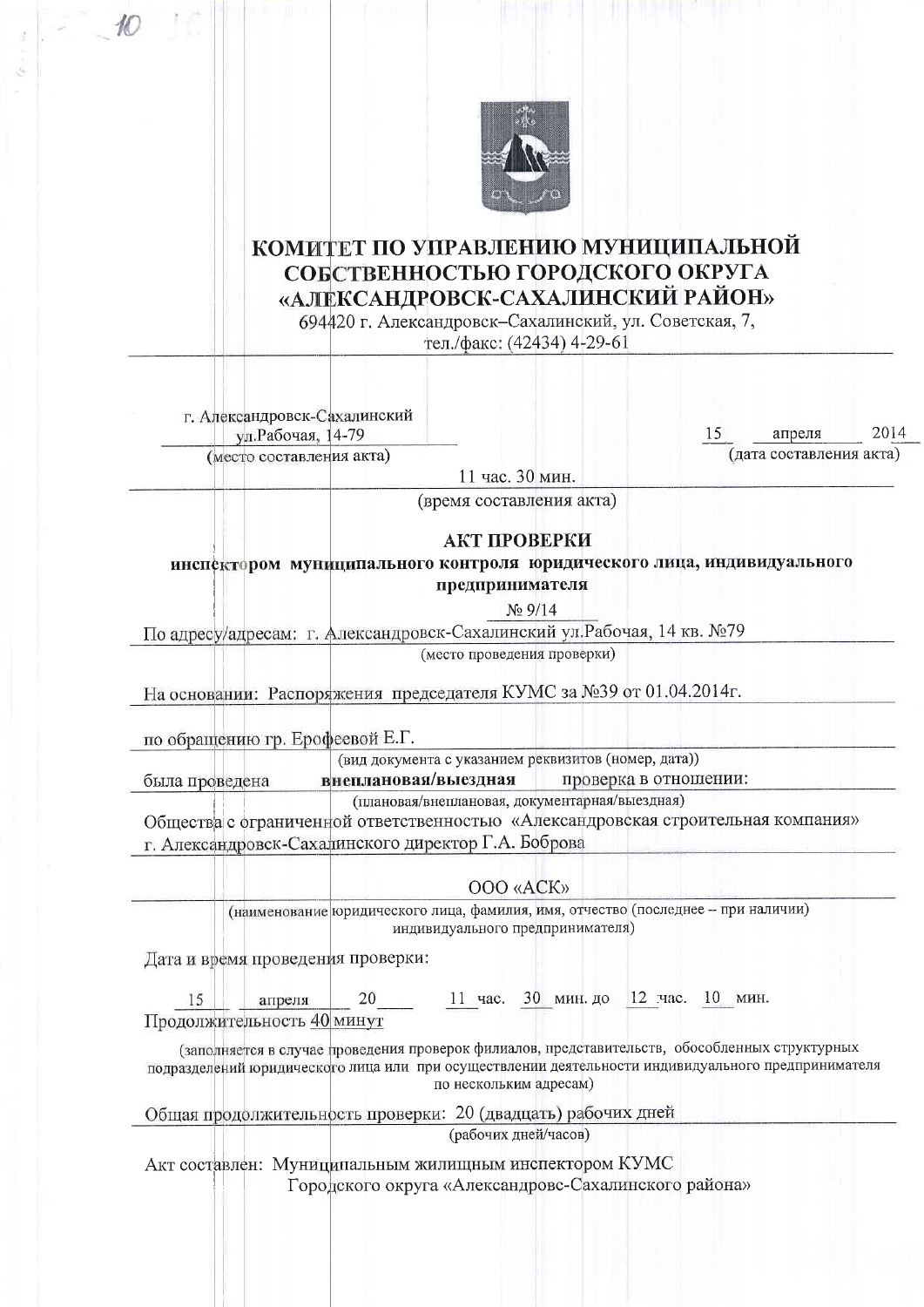## (наименование органа муниципального контроля)

С копией распоряжения/приказа о проведении проверки ознакомлен(ы): (заполняется при проведении выездной проверки)

(фамилии, инициалы, подпись, дата, время)

Дата и номер решения прокурора (его заместителя) о согласовании проведения проверки: Получения решения о согласовании данной внеплановой проверки прокуратуры

(по Фед. закону №294-ФЗ от 26.12.08) не требуется.

101

(заполняется в елучае необходимости согласования проверки с органами прокуратуры)

Лицо(а), проводившее проверку: Новикова Оксана Витальевна - муниципальный жилищный инспектор КУМС на территории ГО «Александровс-Сахалинского района»; Казин Виталий Яковлевич - инженер - строитель «Службы «Заказчик» Администрации ГО «Александровс-Сахалинского района»;

(фамилия, имя, отчество (последнее – при наличии), должность должностного лица (должностных лиц), проводившего(их) проверку; в случае привлечения к участию в проверке экспертов, экспертных организаций указываются фамилии, имена, отчества (последнее - при наличии), должности экспертов и/или наименования экспертных организаций с указанием реквизитов свидетельства об аккредитации и наименование органа по аккредитации, выдавшего свидетельство)

При проведении проверки присутствовали: А.М. Глагольев - гл. инженер ООО «АСК» г. Александровск-Сахалинского

(фамилия, имя, отчество (последнее - при наличии), должность руководителя, иного должностного лица (должностных лиц) или уполномоченного представителя юридического лица, уполномоченного представителя индивидуального предпринимателя, присутствовавших при проведении мероприятий

по проверке)

В ходе проведения проверки установлено: в жилой квартире № 79 (5 этаж) дома №14 по ул. Рабочая на стене в левом углу от окна в кухне явные признаки протечки, образовались пятна плесени

выявлены нарушения требований, установленных (с указанием положений правовых актов):

(с указанием характера нарушений; лиц, допустивших нарушения)

выявлены несоответствия сведений, содержащихся в уведомлении о начале осуществления видов предпринимательской деятельности, обязательным требованиям отдельных указанием положений (нормативных) правовых актов):

выявлены факты невыполнения предписаний органов муниципального контроля

(с указанием реквизитов выданных предписаний):

нарушений не выявленф

Запись в Журнал учета проверок юридического лица, индивидуального предпринимателя, проводимых органами муниципального контроля внесена (заполняется при проведении выездной проверки):

10 Hoheroho

(подпись проверяющего)

(подпись уполномоченного представителя юридического 1, индивидуального предпринимателя, его уполномоченного представителя)